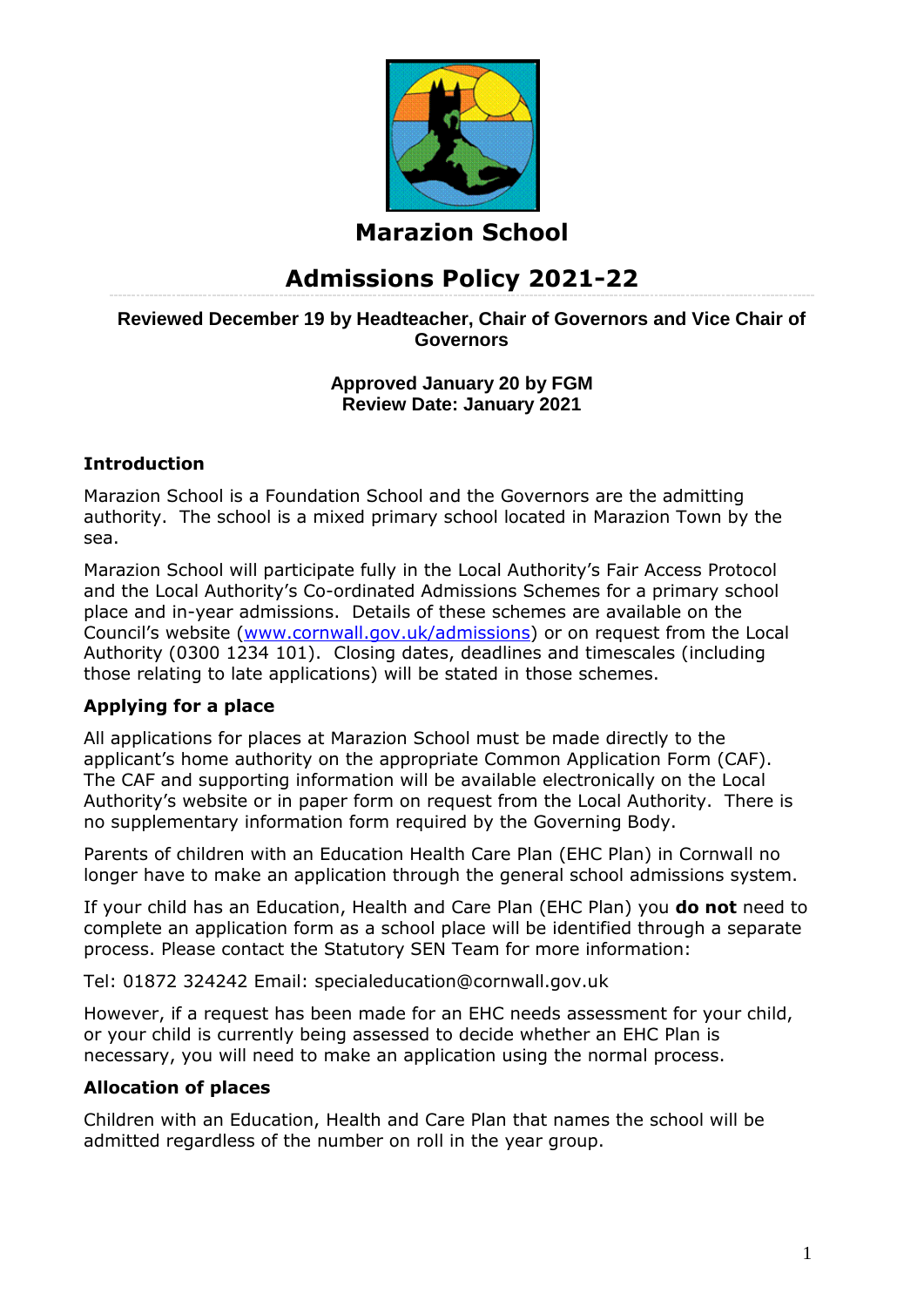Children in Care who are directed to the school by the Local Authority will be admitted regardless of the number on roll in the year group.

The published admission number (PAN) for Year R in 2021/22 will be 17. Places will be allocated up to this number. In the event that more applications are received than places available, the oversubscription criteria listed later in this document will be used to decide on allocations. If the school is not oversubscribed, all applicants will be admitted.

Children are not of compulsory school age until the beginning of the term after they have their fifth birthday. This means that:

i) Children born between 1 September and the 31 December are of compulsory school age from January.

ii) Children born between 1 January and the 31 March are of compulsory school age from April.

iii) Children born between 1 April and the 31 August are of compulsory school age from September.

## **Deferred / delayed entry**

All children are entitled to start school full-time in the September following their fourth birthday. However, parents may choose deferred or part-time entry to the reception year for their child, bearing in mind that by law children have to be in fulltime education by the start of the term following their fifth birthday – when they reach 'compulsory school age.' Parents of summer-born children may also seek a place for their child outside normal age group ie entry to reception a year later than normal, for example if the child may naturally have fallen into a lower age group if it were not for being born prematurely. Parents choosing part-time or deferred entry or wishing to delay entry to the reception year must contact the Headteacher.

#### **Admission of children outside their normal age group**

Parents may seek a place for their child outside of their normal age group, for example, if the child is gifted and talented or has experienced problems such as ill health. Those wishing to request placement outside the normal age group should contact the Headteacher. Such requests will be considered on a case by case basis and in the best interests of the child concerned. Guidance can be found at [www.cornwall.gov.uk/admissions](http://www.cornwall.gov.uk/education-and-learning/schools-and-colleges/school-admissions) or on request from the School Admissions Team.

Parents who are refused a place at a school for which they have applied have the right of appeal to an independent admission appeal panel. However, they do not have the right of appeal if they have been offered a place and it is not in the year group they would like.

## **Appeals**

Applicants refused a place at Marazion School have the right of appeal. Appeals are heard by an independent appeals panel arranged by the LA on behalf of the Governing Board. Further details and a timeline can be found in the LA's Coordinated Admissions Scheme. Applicants can only appeal again for a place in the same school within the same academic year if the admission authority for that school has accepted a further application because there has been a significant change and material change in the circumstances of the parent or carer, child or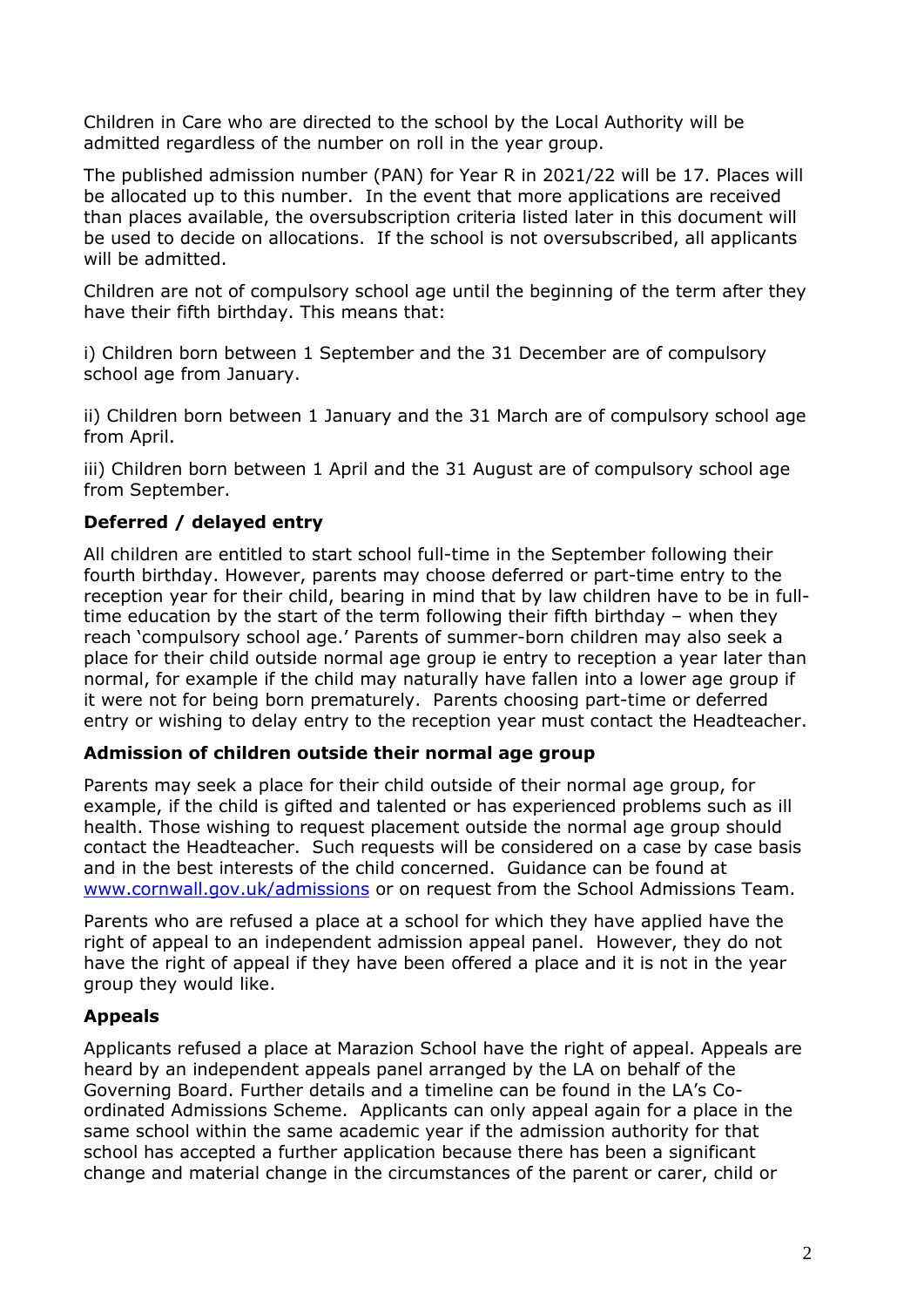school (eg a change of address into a school's designated area), but has determined that the new application must also be refused.

## **Waiting Lists**

If Marazion School is oversubscribed, a waiting list will be held for the whole of the academic year for all year groups and parents can request that their child is added to this list if they are refused a place. These waiting lists are held by Cornwall LA on behalf of Marazion School. The waiting list will be based on the school's oversubscription criteria and a child's place on a waiting list is subject to change according to additional information received about applications or children being added to the list – so their place on the list might move up or down. **No priority is given to the length of time that a child has been on the list.** Children with an EHCP and children in care or children that were previously in care will take precedence over those on the waiting list. Children admitted under the Fair Access Protocol will also be given priority over children on the waiting list.

## **Oversubscription Criteria**

In the event of there being more than 17 applications for places in Year Reception for the 2021-22 academic year or more applications than places for any year group during the school year, the following oversubscription criteria will be used to prioritise applications, after the admission of children whose EHCP names the school:

- 1. Children in care and children who were previously in care but ceased to be so because they were adopted (or became subject to a child arrangement order or special guardianship order) immediately after being in care.
- 2. Children who live within the designated area normally served by Marazion School or whose parents can provide evidence that they will be living in the designated area of Marazion School by the beginning of the autumn term of the 2021/2022 school year. The designated areas are defined by the Local Authority.

If there are more designated area children wanting places at Marazion School than there are places available, criteria 3 to 5 below will be used to decide which of these children should have priority for admission. If there are still places available after all the designated area children have been allocated places, criteria 3 to 5 will be used to decide which of the remaining children should have priority for any spare places.

- 3. Children with an unequivocal professional recommendation from a doctor, school medical officer, educational psychologist or education welfare officer that non-placement at Marazion School would not be in the best interest of the child and that placement at Marazion School is essential. Such recommendations must be made in writing and must give full supporting reasons and will be reviewed by the LA.
- 4. Children with siblings who will still be attending Marazion School at the time of their admission.
- 5. All other children.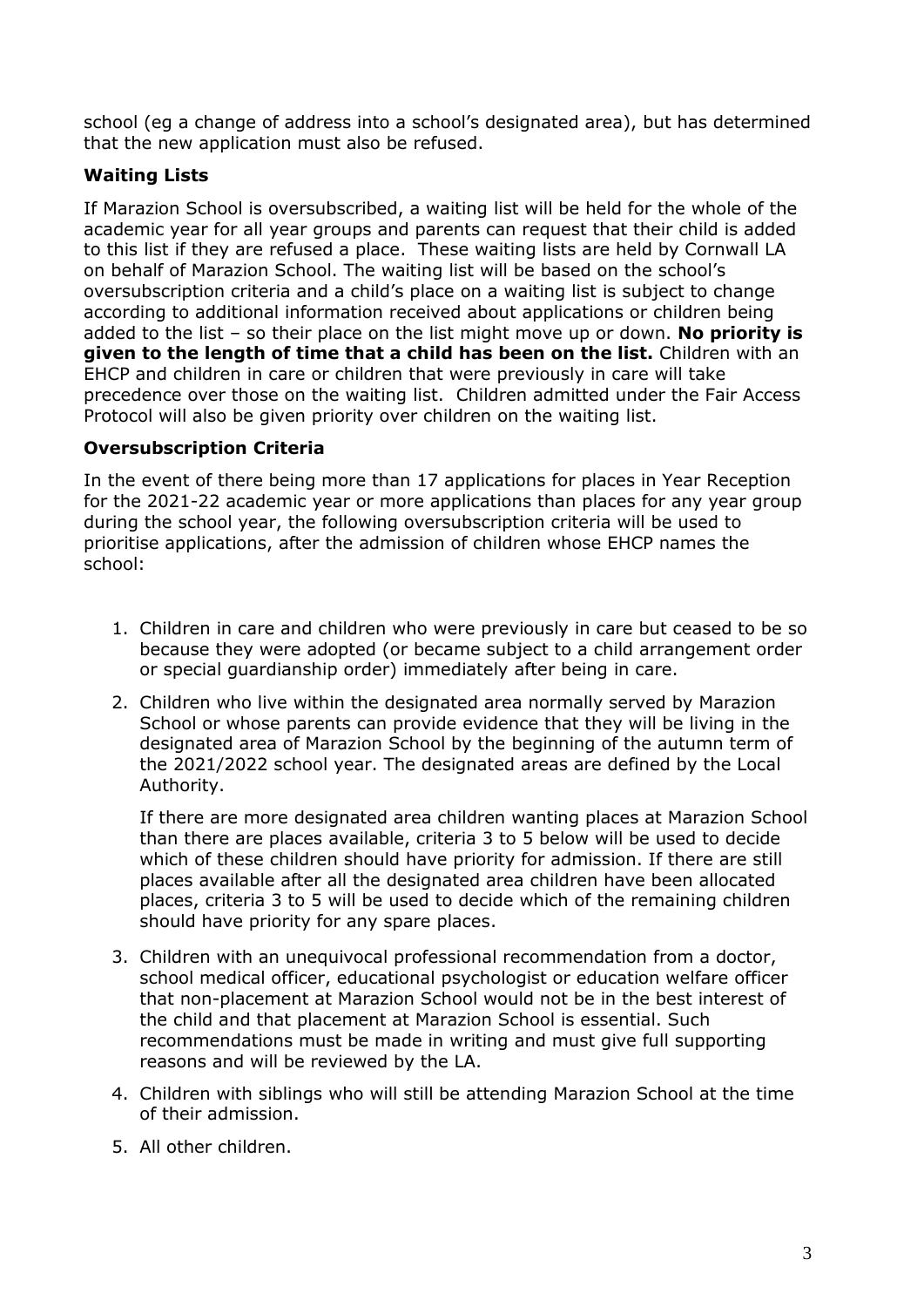# **Notes and definitions**

## **Children in care**

'Children in care' are also referred to as 'looked after children' and they are a child who is (a) in the care of a local authority, (b) being provided with accommodation by a local authority in the exercise of their social services functions (see the definition in Section 22 (1) of the Children Act 1989).

A 'child arrangement order' is an order settling the arrangements to be made as to the person with whom the child is to live under Section 8 of the Children Act 1989. Section 14A of the Children Act 1989 defines a 'special guardianship order' as an order appointing one or more individuals to be a child's special guardian (or special guardians).

## **Designated areas**

Cornwall Council has divided the county into geographical areas. Each of these areas is served by a specific secondary school (or schools). These areas are called 'designated areas'. (You may also have heard these areas referred to as 'catchment' areas.) The designated area used in Marazion School's oversubscription criteria will be defined by Cornwall Council. NB not all schools prioritise on the basis of designated area or use the LA's defined area, however, entitlement to home or school transport will still be based on these areas. Your designated school will not always be the one nearest to your home address. Maps are available for all designated areas online at

[www.cornwall.gov.uk/admissions](http://www.cornwall.gov.uk/admissions) or by calling the School Admissions Team on 0300 1234 101 or emailing [schooladmissions@cornwall.gov.uk.](mailto:schooladmissions@cornwall.gov.uk)

If you are planning to move into the designated area of Marazion School, your application for a place for your child at that school will not be given the priority accorded to designated area pupils without firm evidence of your new address and moving date, such as a copy of a signed and dated tenancy agreement or confirmation that contracts have been exchanged.

## **Children with an unequivocal professional recommendation**

Applicants will only be considered under this criterion where the parent/carer can demonstrate that **only** the preferred school can meet the exceptional medical or social needs of the child, supported by the recommendation from, for example, a doctor, a school medical officer or educational psychologist. Such recommendations must be made in writing to the School Admissions Team and must give full supporting reasons. The admission authority will make the final decision on whether or not to accept an application under this criterion.

## **Siblings**

'Siblings' means brothers or sisters. They are defined as children with at least one natural or adoptive parent in common, living at the same or a different address. Children living permanently in the same household at the same address would also be counted as siblings, regardless of their actual relationship to each other. To qualify as a sibling a child must be on the roll of the school in question at the date of application, allocation and admission.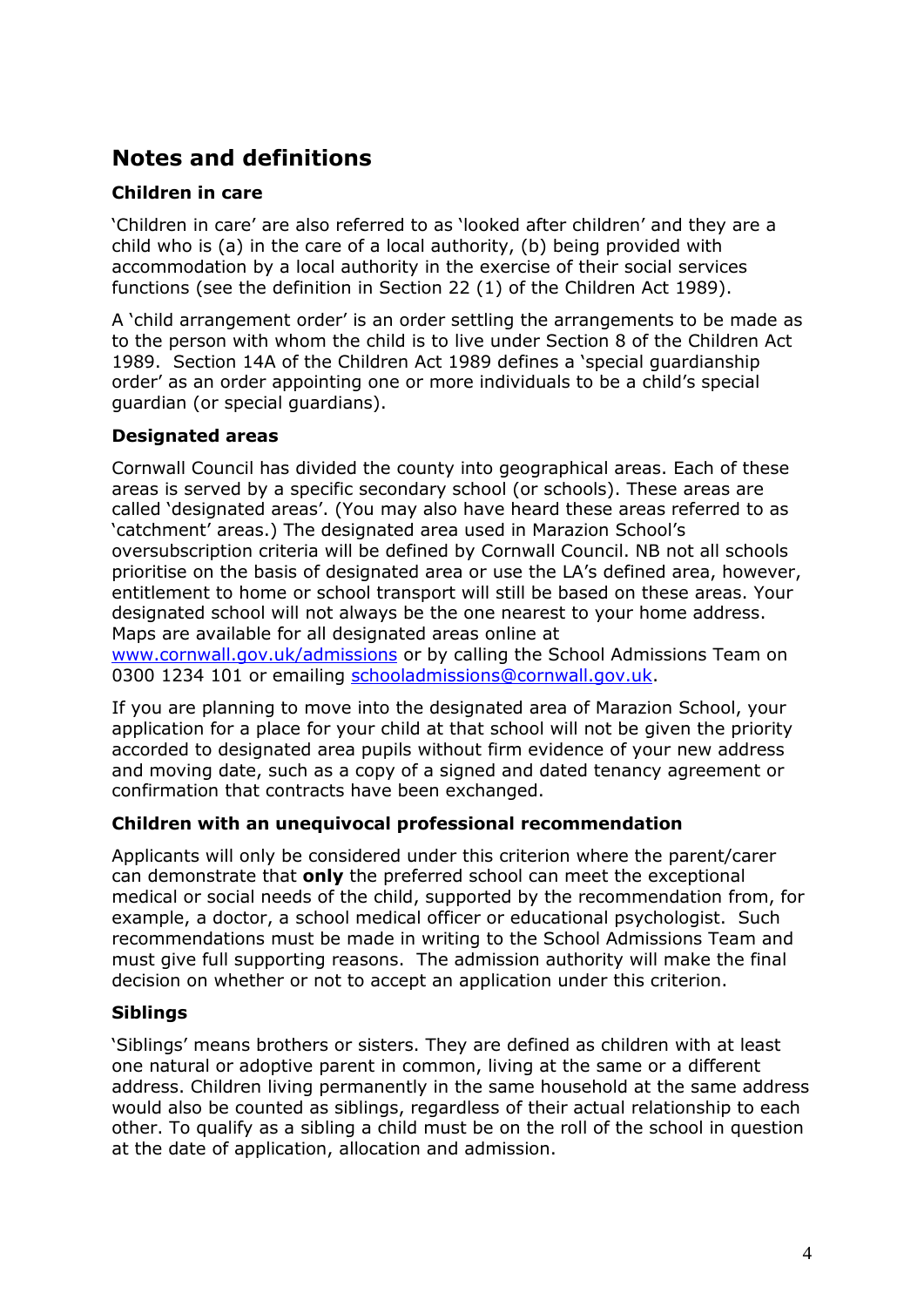If a child is a sibling of a multiple birth (eg. twins, triplets, etc.) and has been offered a place at the requested school, every effort will be made to offer places to siblings at the same school, which may mean allocating places above the PAN where this is possible. However, where this is not possible, parents will be invited to decide which of the children should be allocated the available place(s).

### **Summer Born Children**

Children born between 1 April and 31 August.

### **Tie-breakers**

If any of the criteria outlined above leave more children with an equal claim than places available, the following tie-breakers will be used:

Where two or more children fulfil the same criterion, priority will be given to the child who lives nearer to Marazion school.

#### **Final tie-breaker**

Should the tie-breakers above still leave children with an equal claim because distances are exactly the same, random allocation (in accordance with 1.34 and 1.35 of the School Admissions Code) will be used to decide on priority. The LA's Random Allocation Protocol is available on request.

### **Distances**

Home to school distances used for tie-breaking will be measured by a straightline measurement as determined by CAPITA One and supported by Cornwall Council's nominated Geographical Information System. Measurements will be between your home address (usually the centre of the main building of the property) and the main gate of the school (as determined by Cornwall Council)

Distances used to determine nearest school with room (i.e. where it is not possible to offer a place at a preferred school) and for establishing transport entitlements will be measured by the nearest available route as determined by Cornwall Council's Geographical Information System software.

#### **Home address**

Each child may have one registered address only for the purposes of determining priority for admission and transport entitlement. This address should be the place where the child is normally resident at the point of application or evidence of the address from which the child will attend school, in the form of written confirmation of a house purchase or a formal tenancy agreement. Exceptional circumstances in relation to the provision of a home address will be considered on a case-by-case basis. If there is shared residence of the child or a query is raised regarding the validity of an address, the LA will consider the home address to be with the parent with the primary day to day care and control of the child. Evidence may be requested to show the address to which any child benefit is paid and at which the child is registered with a doctor's surgery.

It is expected that parents will submit only one application for each child. Any disputes in relation to the child's home address should be settled before applying, the admission authority will not become involved in any parental disputes. If agreement cannot be obtained before an application is made, then